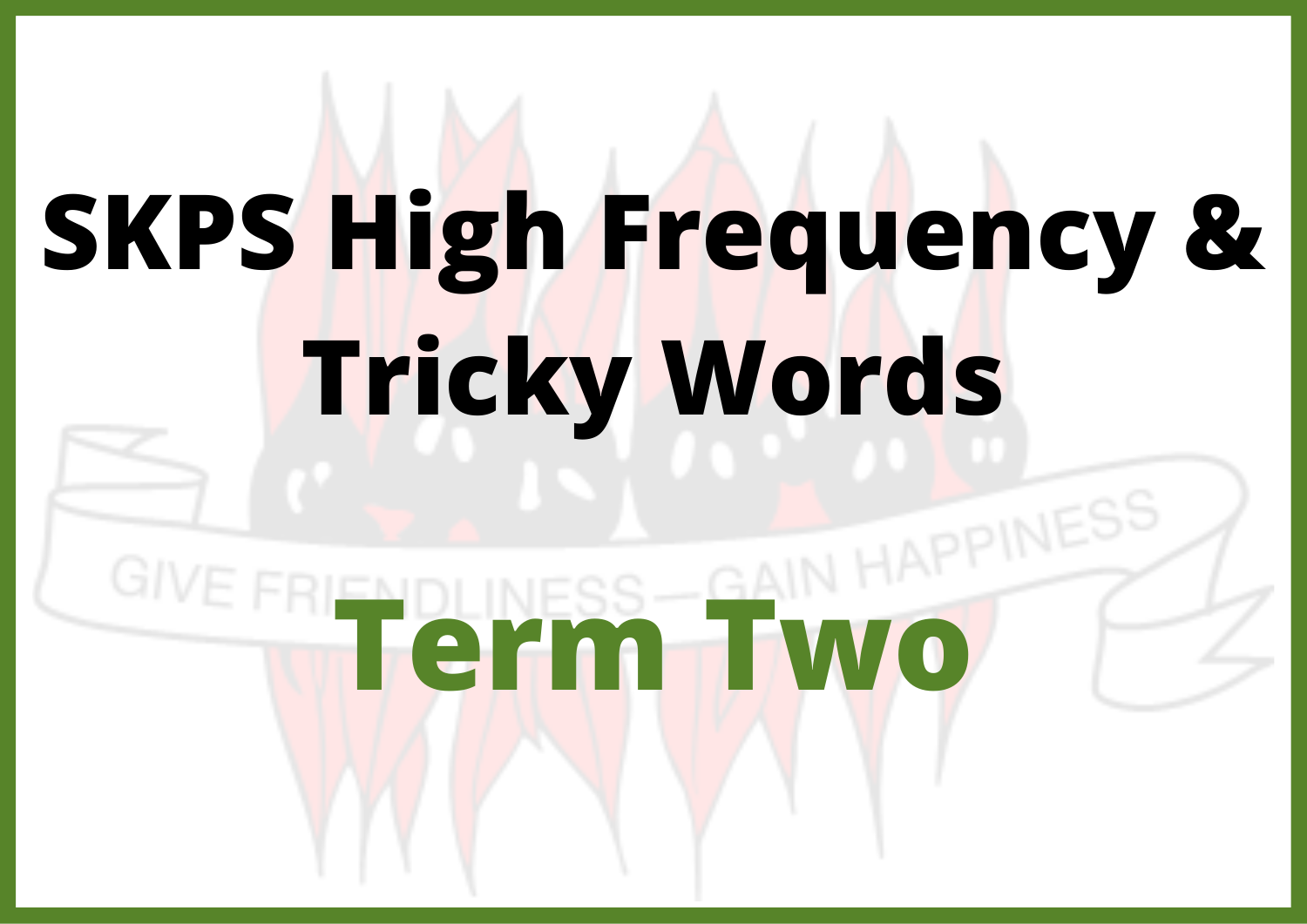put was you they on she is for at  $\lambda$ his but that with all we can alve Friendlingre \_GAIN HAFT up had my **SKPS High Frequency & Tricky Words Pre-primary - Term Two**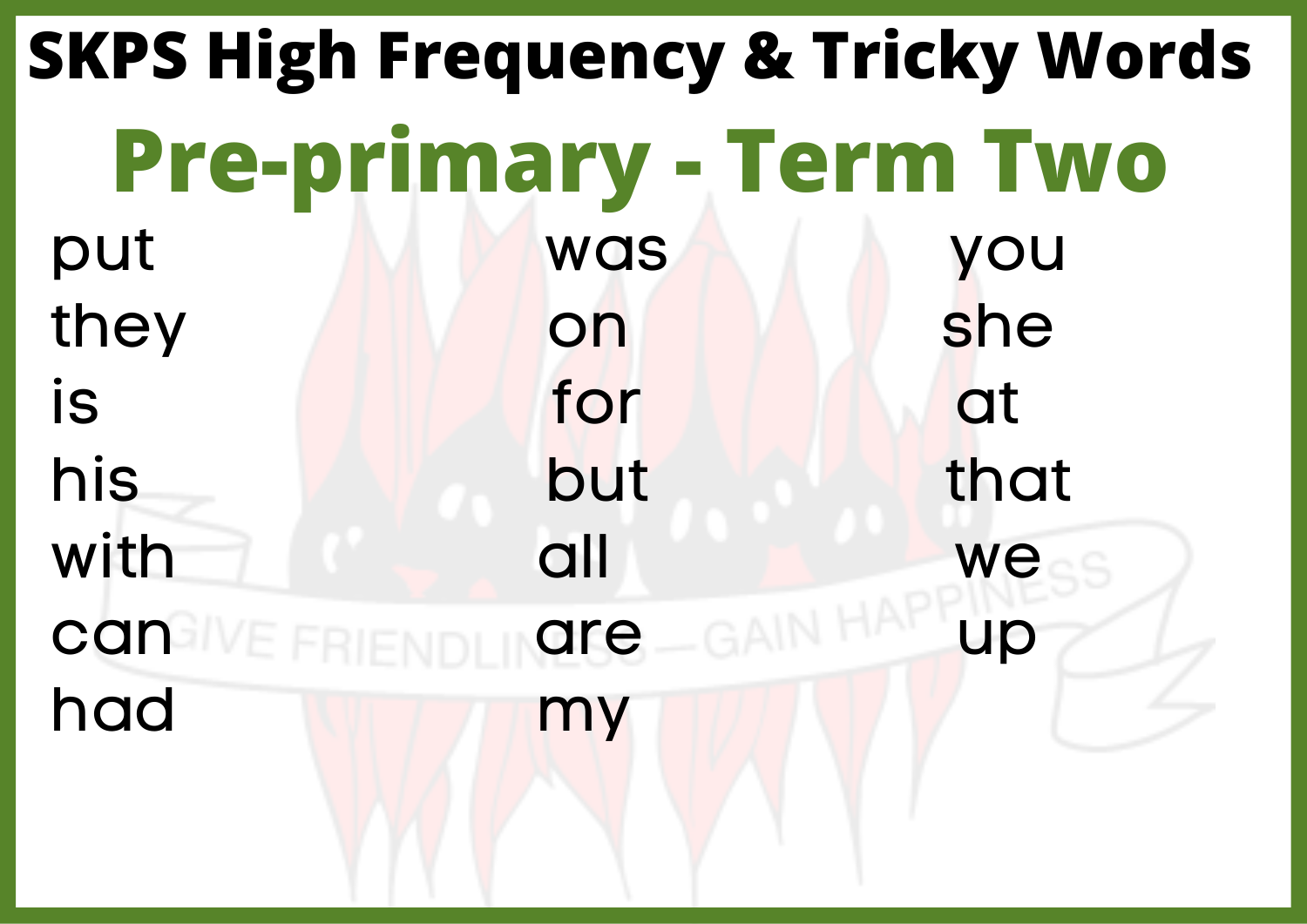## saw make water away good want over how did man going where would or took school FRIEND think GAIN HAM home who didn't ran know bear can't again **SKPS High Frequency & Tricky Words Year One - Term Two**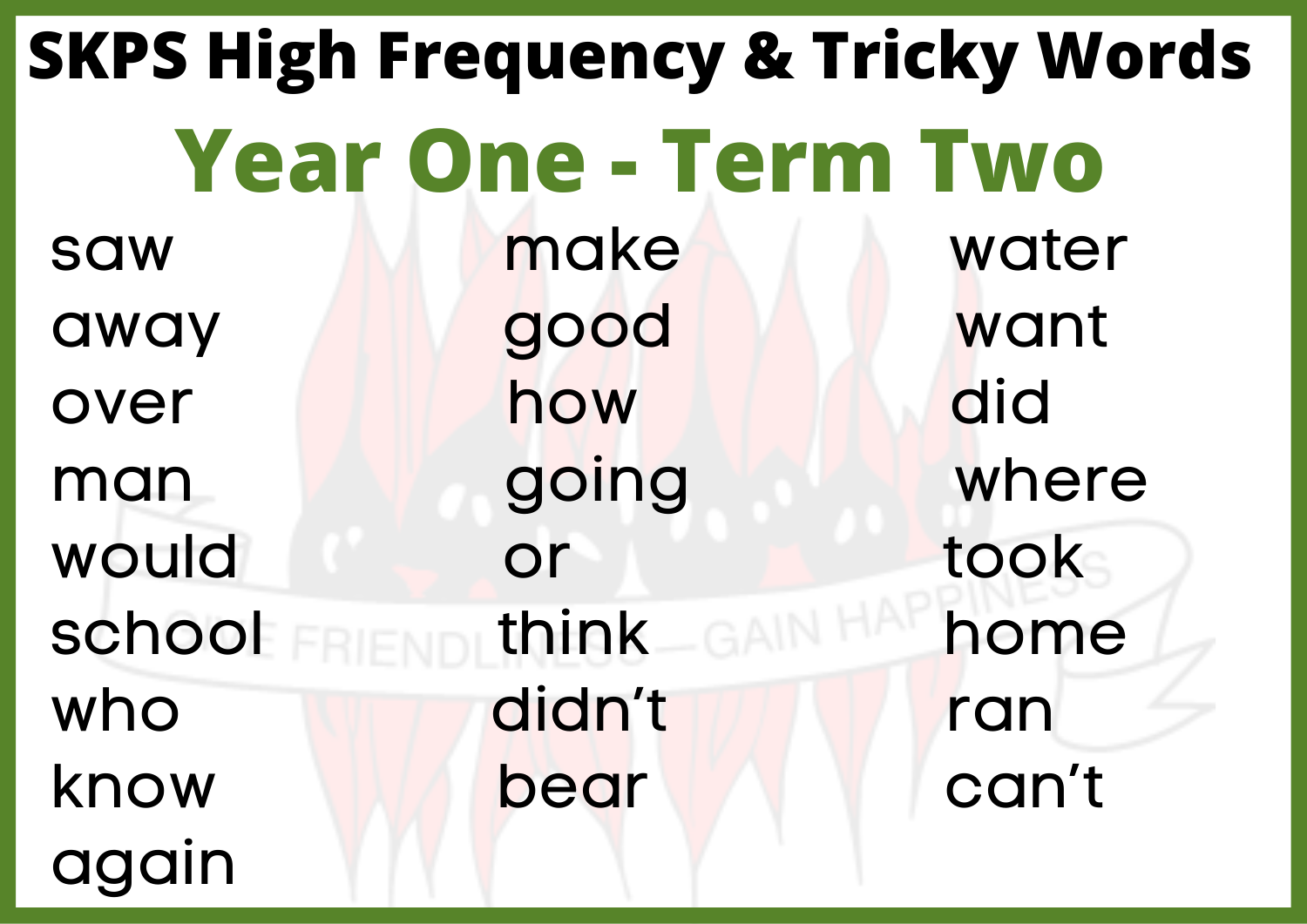only many laughed much suddenly told another great why cried keep room last jumped because even *verweisen am der before* gran clothes tell key fun fun place mother **SKPS High Frequency & Tricky Words Year Two - Term Two**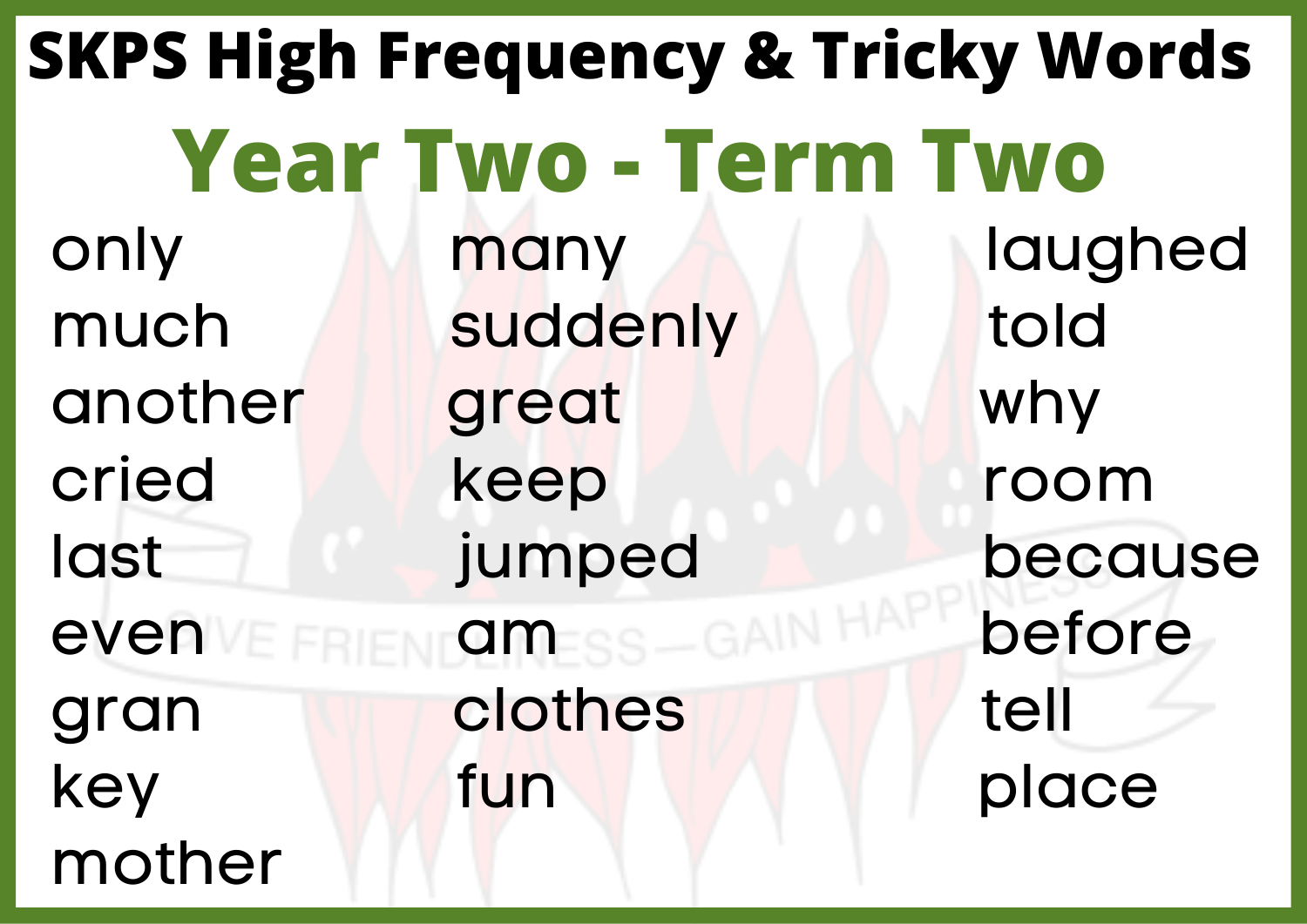birthday happy friend party dinner won part outside family lunch football playing named bicycle woke fairy WE FRIENDICOUSING AIN HALL stayed Friday also today write sound sure maybe **SKPS High Frequency & Tricky Words Year Three - Term Two**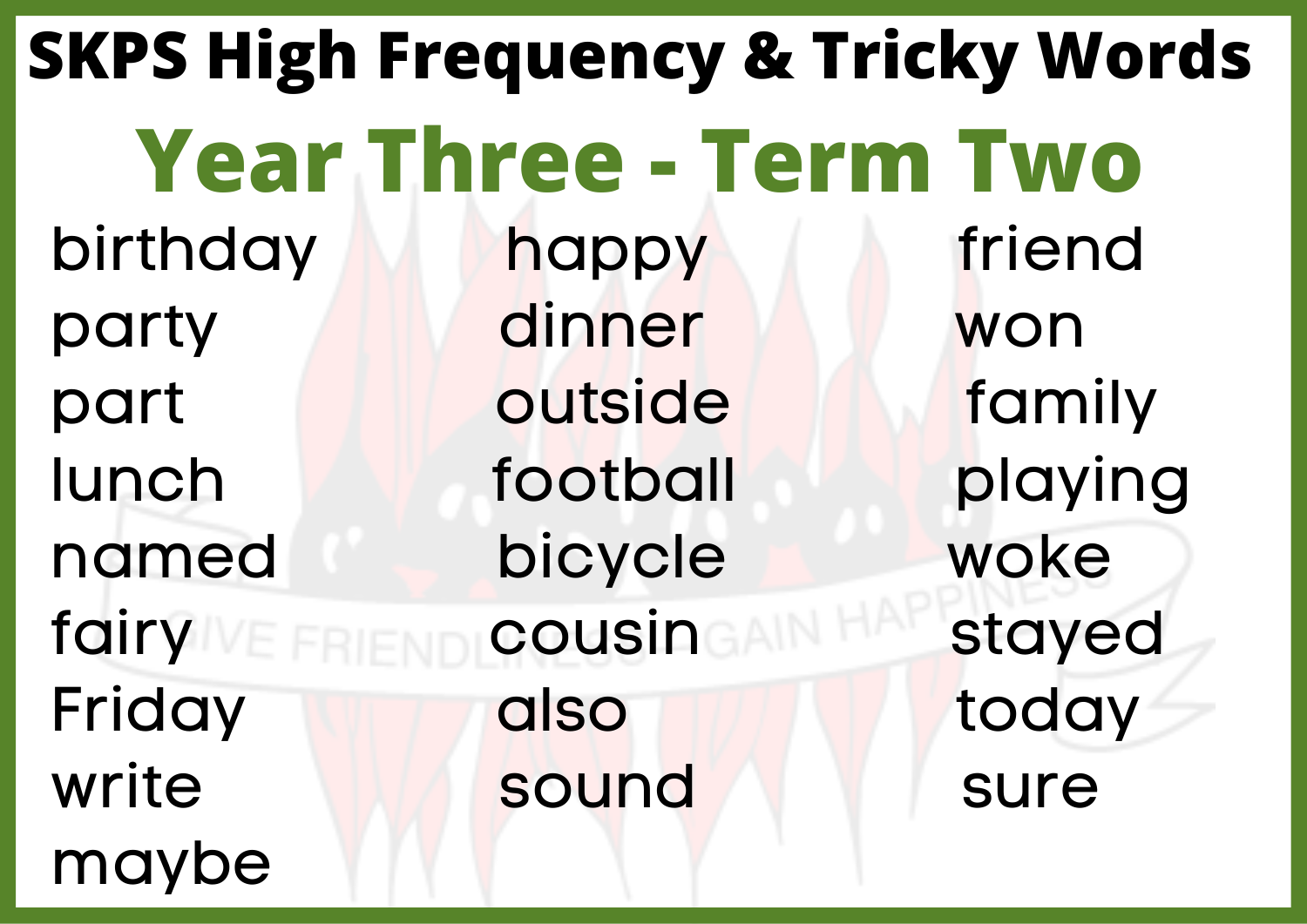blue killed that's watch class playground drink Monday slept card chocolate friend's dinosaur <sub>FNDI</sub> years GAN hurt rode neither large wrote writing pizza eight **motorbike** point **SKPS High Frequency & Tricky Words Year Four - Term Two**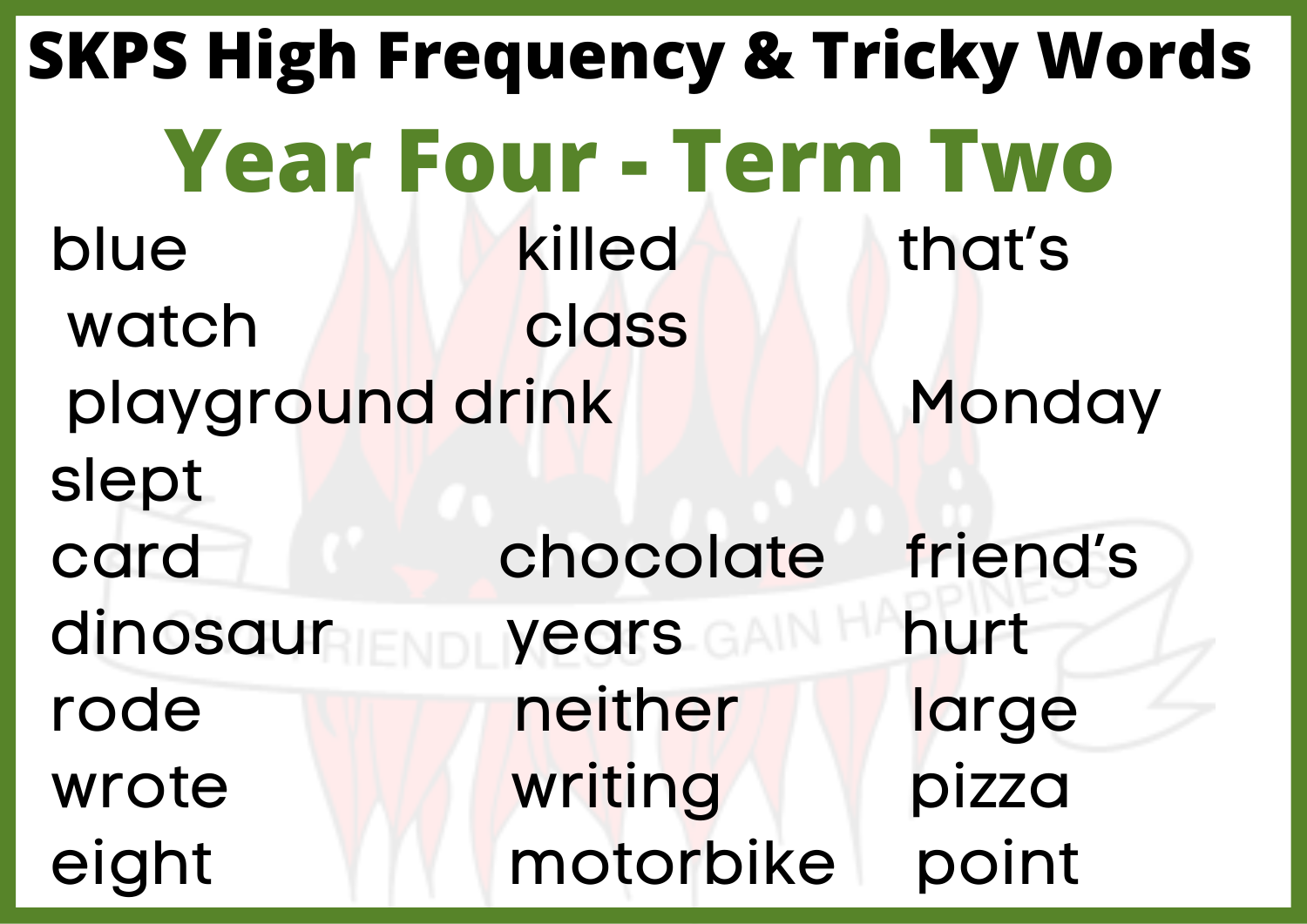season doctor late lion flew farm jungle stay teeth week church forest orange year afternoon heart **Example Caught 11 decided** excited hide lollies means opened paper restaurant **SKPS High Frequency & Tricky Words Year Five - Term Two**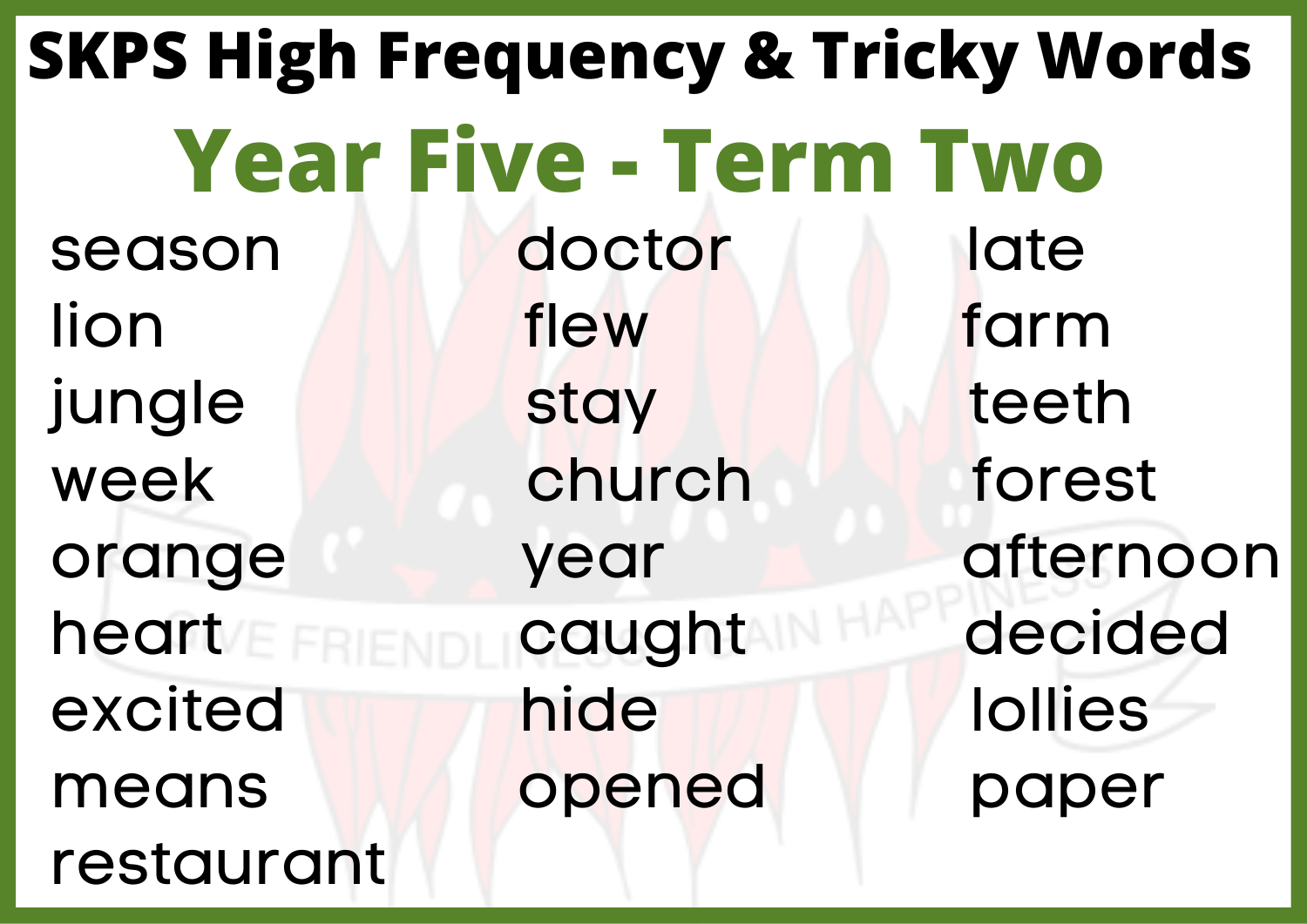unit late figure certain travel field English road half half finally correct quickly shown strong decided contain course **surface building** ocean class nothing carefully scientists inside wheels **SKPS High Frequency & Tricky Words Year Six - Term Two**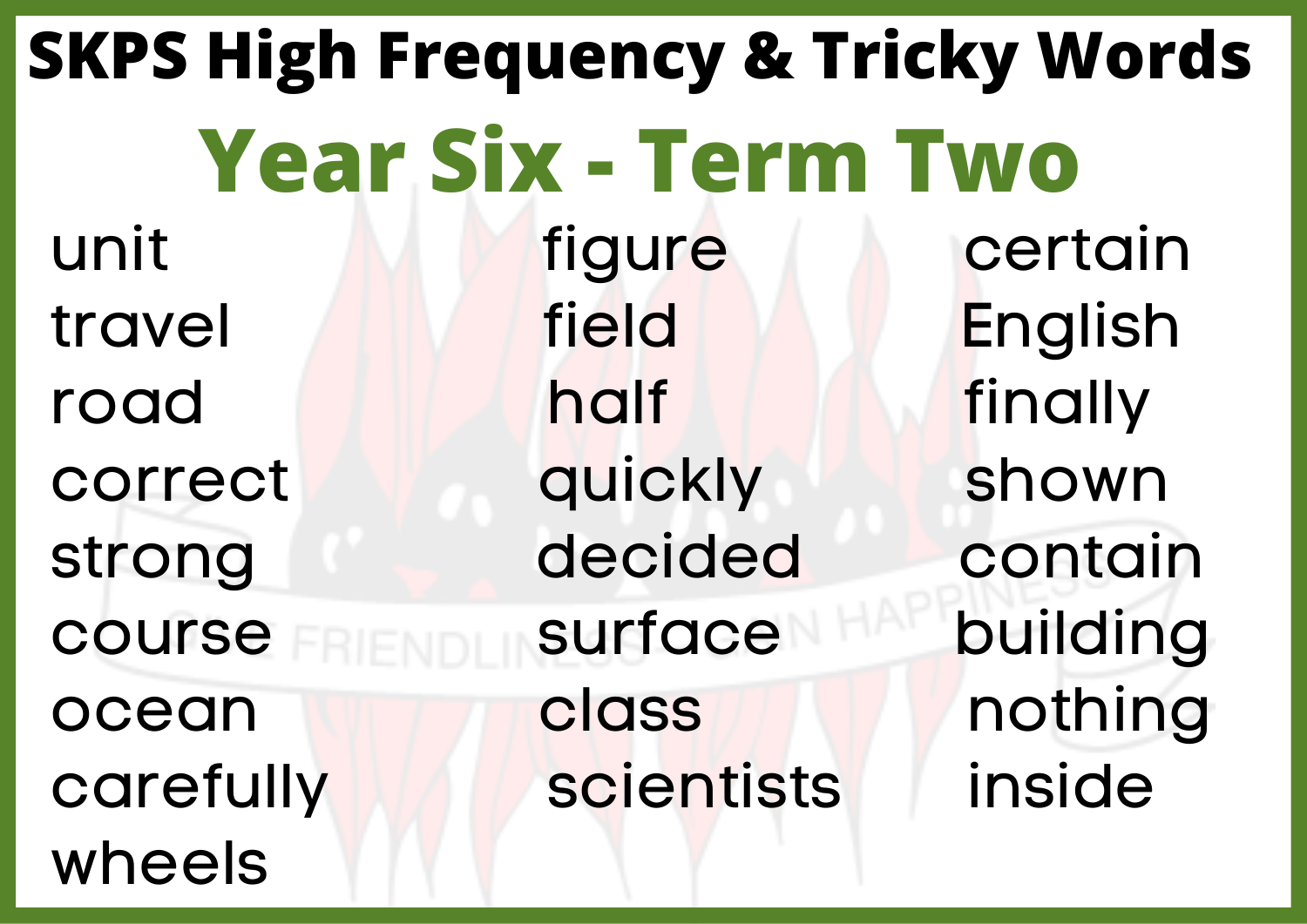appear either village factors result century phrase nation themselves temperature bright method section dictionary amount scale **broken** moment possible natural quite quiet **consonant** fraction Australia **SKPS High Frequency & Tricky Words Extension One - Term Two**